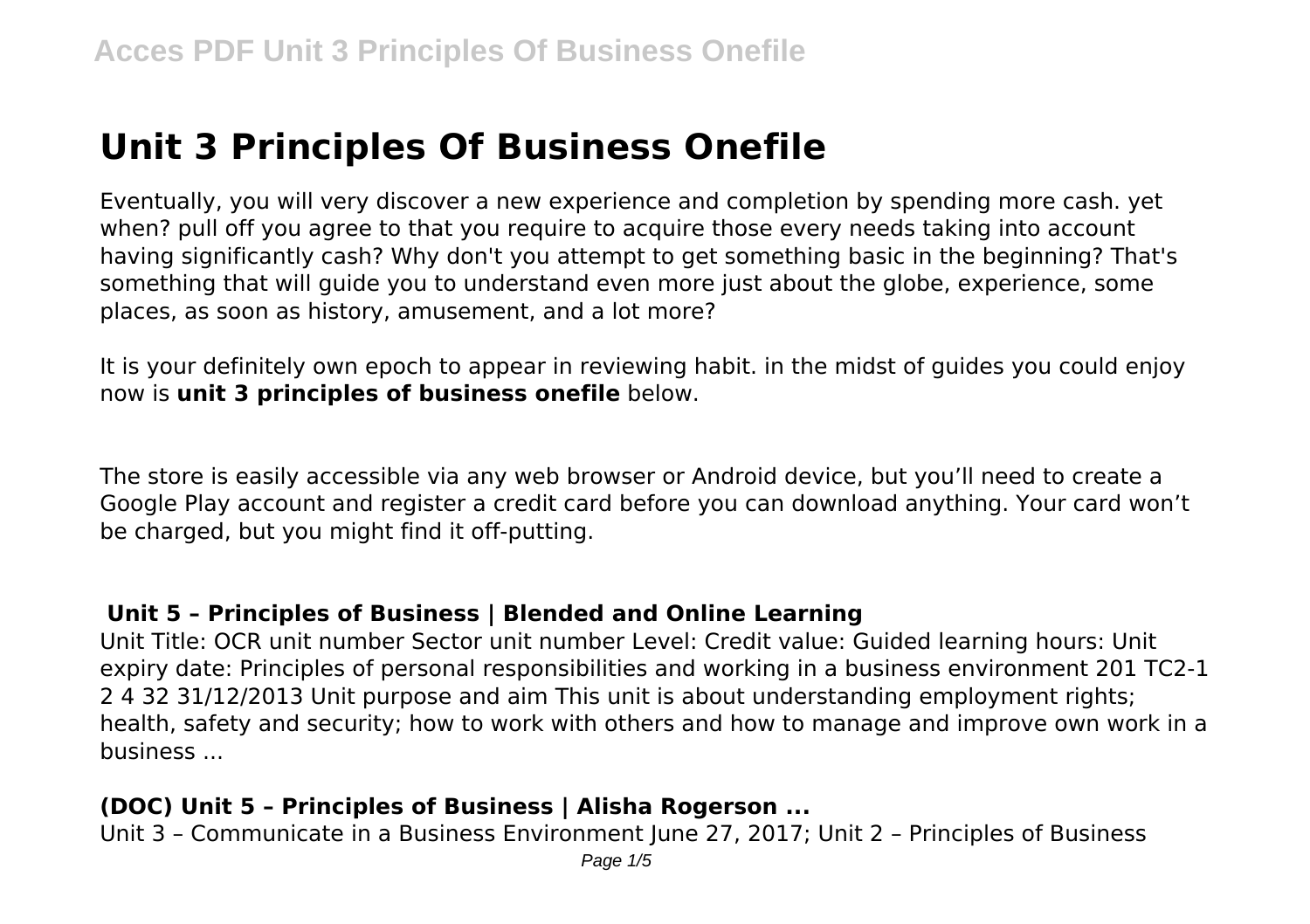Communication and Information June 27, 2017; Unit 1 – Principles of Business June 27, 2017; First blog post April 12, 2017

## **Unit 3: Principles of Business**

Unit 3 – Principles of business communication and information Outcome 3

#### **(RPT20) Unit 3 LO4 - Google Docs**

Award. Qualification type: BTEC Specialist qualification Qualification title: Pearson BTEC Level 3 Award in Principles of Business Administration Level: Level 3 Accreditation status: Accredited Guided Learning Hours (GLH): 76 Credits: 11 Total Qualification Time (TQT): 300 Qualification number (QN): 601/5240/0 Availability: UK and international First teaching: 2015

#### **Unit 3 Principles Of Business**

Unit 3: Principles of Business Unit reference number: D/506/1942 QCF level: 3 Credit value: 10 Guided learning hours: 74 Unit type: Knowledge Unit summary Having commercial awareness and an understanding of business operations is essential in helping organisations to achieve their objectives.

## **BTEC Specialist | Principles of Business Administration ...**

To get started finding Unit 3 Principles Of Business Onefile , you are right to find our website which has a comprehensive collection of manuals listed. Our library is the biggest of these that have literally hundreds of thousands of different products represented.

# **Unit 3 Principles Of Business Onefile | alabuamra.com**

Unit 301 Principles of Social Media Within a Business Task A. I will be discussing the apprenticeship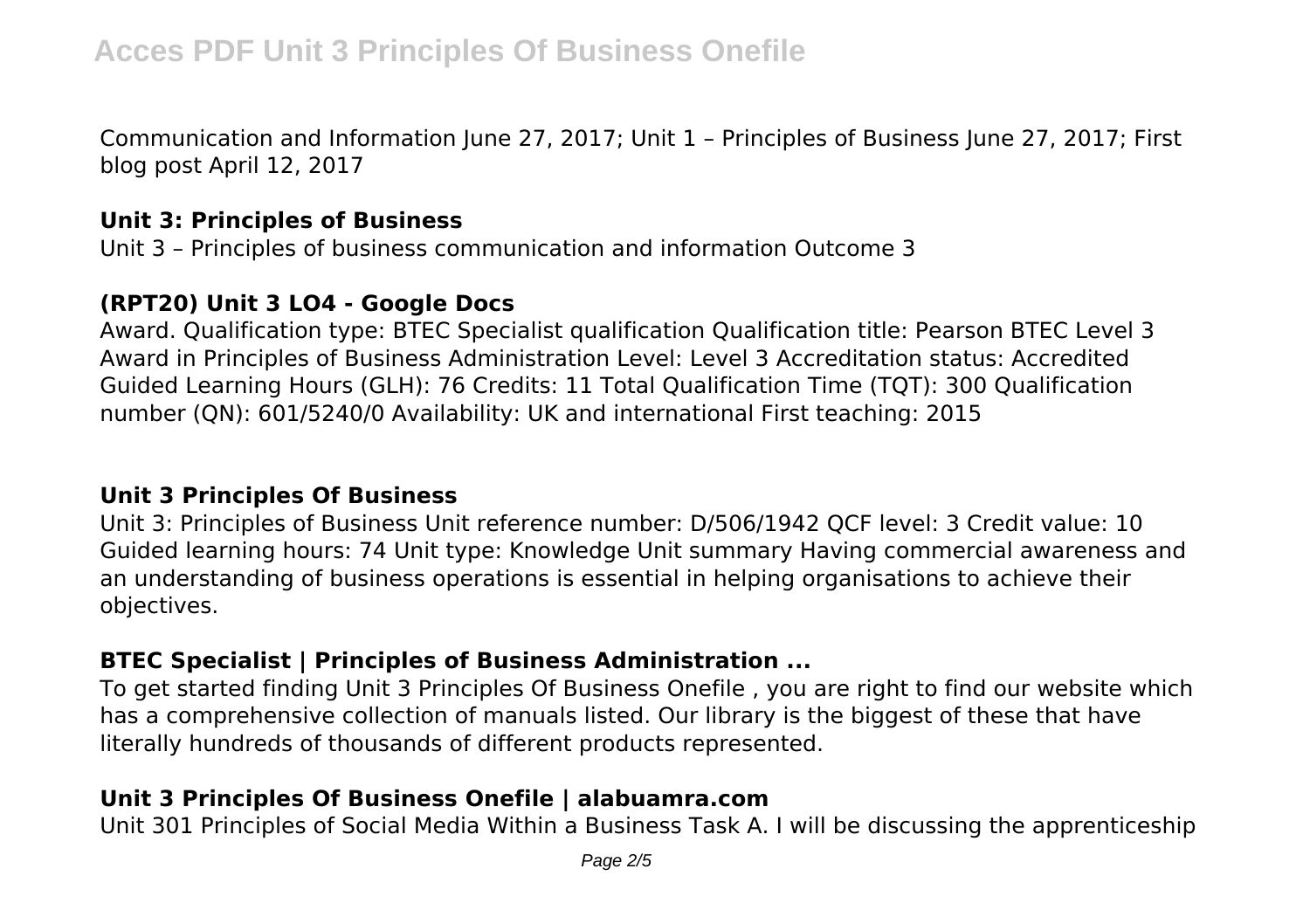that I am in at Beacon Books 1. Describe the type, vision, two aims, two objectives and two goals of the. ... Explain 3 benefits to a business of encouraging engagement.

# **Principles of Business -Unit 3 Flashcards | Quizlet**

Start studying Principles of Business Unit 3. Learn vocabulary, terms, and more with flashcards, games, and other study tools.

# **POBF UNIT 3 REVIEW FOR TEST.docx - Principles of Business ...**

Unit 3 Principles Of Business Onefile As recognized, adventure as with ease as experience just about lesson, amusement, as capably as contract can be gotten by just checking out a books unit 3 principles of business onefile along with it is not directly done, you could admit even more roughly this life, regarding the world.

## **Unit 301 Principles of Social Media Within a Business**

Powered by Create your own unique website with customizable templates. Get Started

# **Principles of Business Unit 01 by hannah Fitzpatrick**

Principles of Business Unit 3 Test 1. A paradigm innovation occurs when: (1 point) major shifts in thinking cause change. processes are being improved to generate benefits. the product is marketed in a different way. there are improvements on the product. 2. Job applicants use headings on their résumés to: (1 point) follow the standard practices for résumé preparation. ensure that the ...

# **NCFE Level 3 Certificate in Principles of Business ...**

Process of product or service development Sources of support and guidance for business innovation 1.4 Legal Obligations of a business: It is impossible to list and describe all of the legal obligations of a business. The legal structure impacts the laws which are applicable, for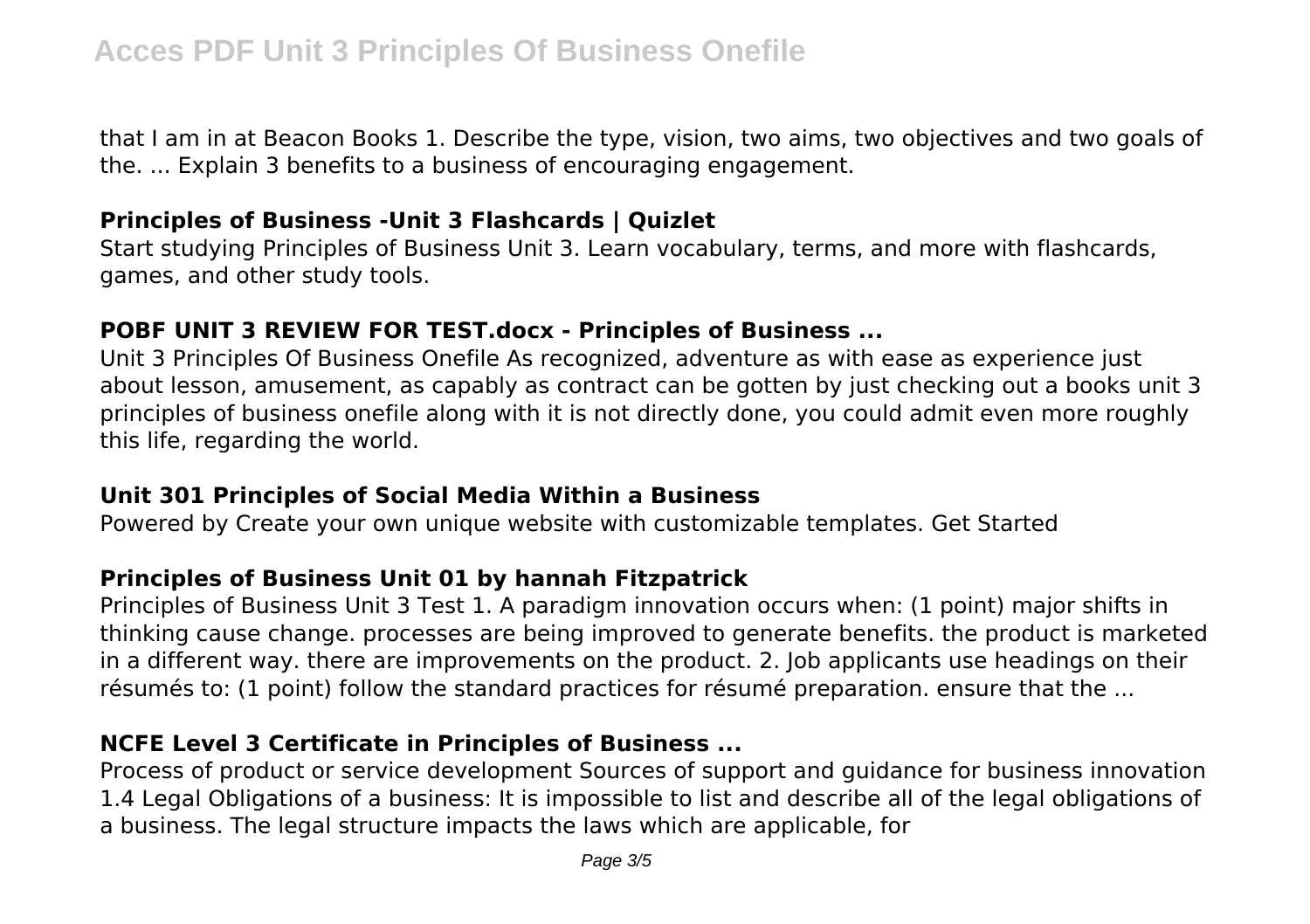# **Principles of business document production and information ...**

Apprenticeship Business Administration - Unit 5 – Principles of Business: Explain the characteristics of different business markets Explain the nature of interactions between businesses within a market Explain how an organisation $\&\#39$ ; goals may be

#### **Unit 6: Principles of Management**

To gain this NCFE Level 3 Certificate in Principles of Business and Administration qualification you will need to submit, and pass, all of the tutor marked assignments. There are 8 assignments in the course and no need to purchase any textbooks as we provide all of the lessons and materials required to learn the syllabus.

# **(DOC) Unit 3 – Principles of business communication and ...**

Principles of Business -Unit 3. Business Operations and Organization Structures. STUDY. PLAY. Mission statement. a short, specific written statement of the reason a business exists and what it wants to achieve. Goal. a precise statement of results the business expects to achieve. Policies.

# **Business and Administration Level 2 Unit 3 Assessment ...**

Here you'll find support for teaching and studying BTEC Specialist level 2 qualifications in Principles of Business Administration. These qualifications help boost learners' career prospects by giving them the skills, knowledge and understanding that employers look for.

# **BTEC Specialist | Principles of Business Administration ...**

this essay covers the topics: describe different types of business documents that may be produced and the format to be followed for each. explain the use of different types of information communication technology (ict) for document production. explain the reasons for agreeing the use,